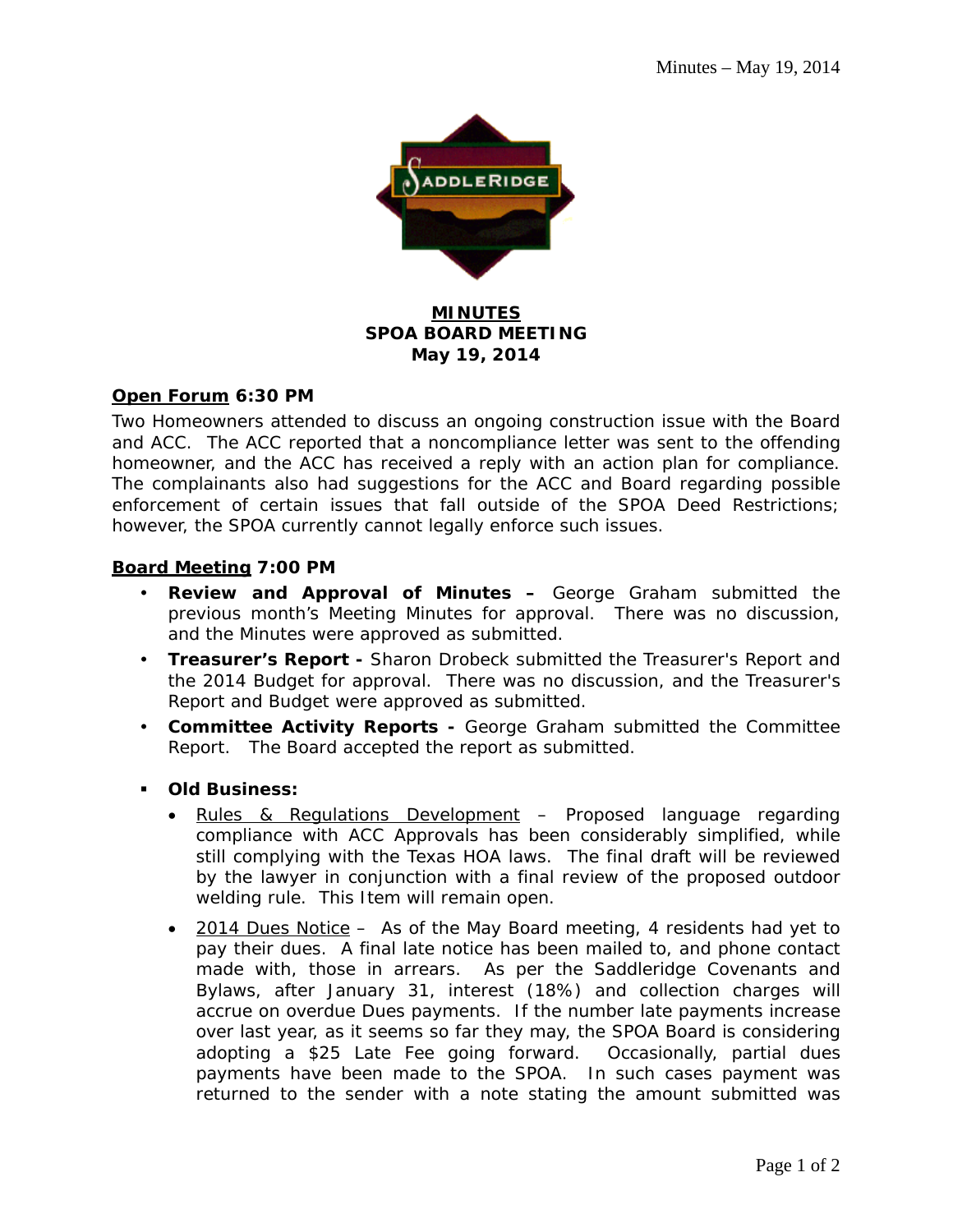incomplete. After checking with the SPOA lawyer, it has been decided to accept such incomplete payments, let the sender know the amount was incomplete, and let interest accrue on the remainder owed. This item will remain open.

- New Candidates for Next SPOA Board Election The SPOA Board is still severely in need of candidates for the next Board election. A couple of folks have shown some interest, but that's not nearly enough. It takes a community to run a community!! Please seriously consider helping run your neighborhood by running for a Board position!! Think of what a mess Saddleridge would be without a Board at all!! This Item will remain open.
- Front Entrance Landscaping The Landscape Committee reported that the front entrance is due for some upkeep; such as mulching, removing the dead trees, adding some new plants, etc. The Landscape Committee Chair (Ron Steel) agreed to prepare some estimates and suggestions to submit to the Board. This item will remain open.

**New Business:**

- Recent Clubhouse Repairs (Septic/AC/Trees) The Clubhouse needed some repairs during the past month. The Septic and Air Conditioning systems needed some major repairs; and a fallen tree needed to be taken out. Total outlay for these items was ~\$1K. This item will be closed until something else breaks!!
- Recent Thefts in Saddleridge Another theft was reported in the neighborhood; this time the thief was apparently a hired worker working in a house under little supervision while the owners were at home. Just a note to keep a close eye on workers you do not know (or trust!!) who are working with easy access to your valuables. If a contractor complains that you're "in the way" or "making him nervous" while watching him working in your house, may be wise to assume that's a warning that you need to chase him off your property and find a new contractor. This item will be closed until someone steals something else.

The meeting was adjourned at 7:45 PM.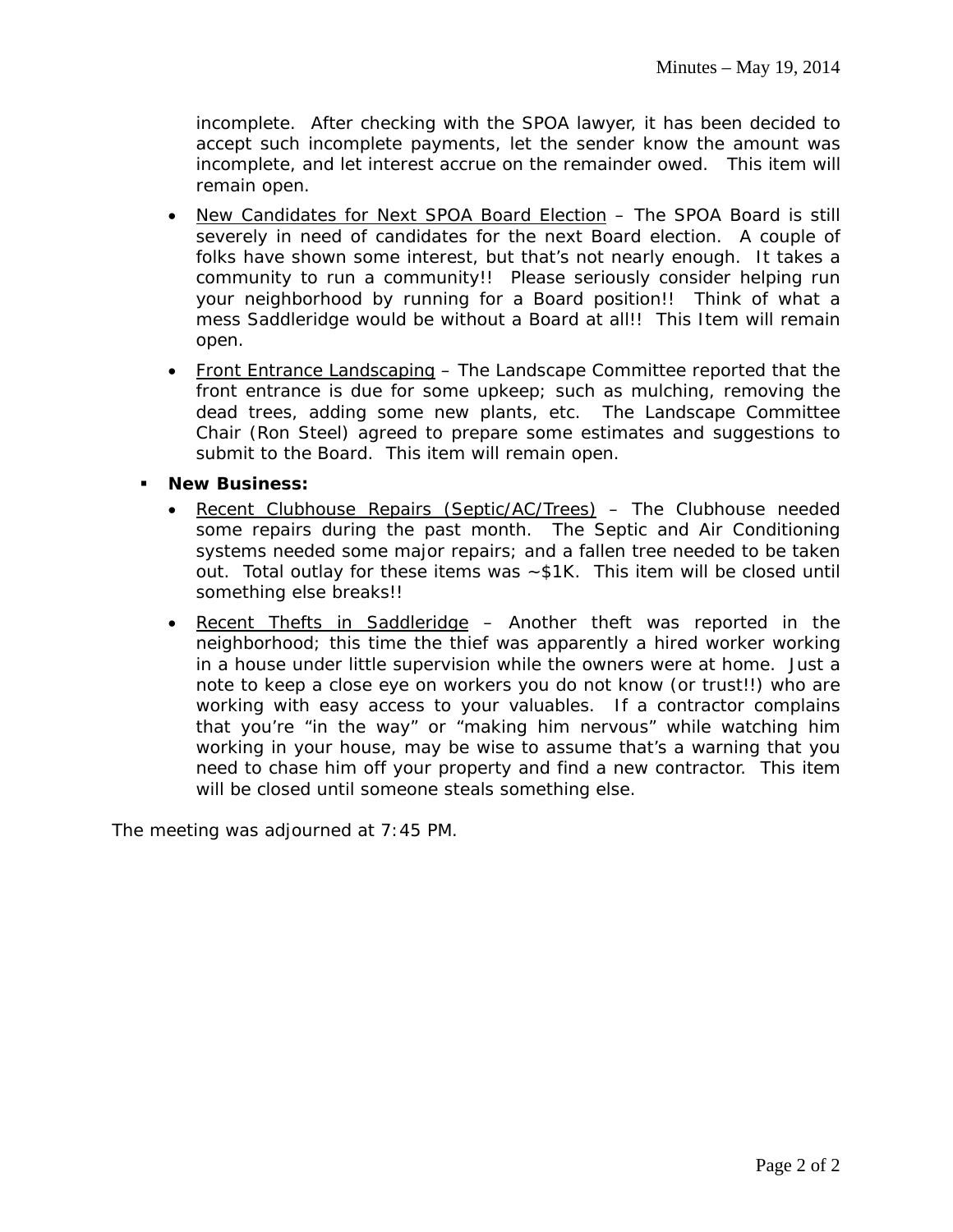# **Saddleridge Property Owners Association**

## **April Treasurer's Report May 19, 2014**

The April Treasurer's report includes a month-end and prior year-end Balance Sheet as well as detailed Profit and Loss Statements that compare actual experience to the budgeted income and expense projections for the month and year-to-date through April. This information is included in a format which includes the 2014 annual budget. This will help to keep the big picture in mind.

The Balance Sheet as of April 30 includes:

- Checking/Savings totaling \$101,538 and no outstanding liabilities.
- Accounts Receivable of  $$(16)$ , this negative balance represents dues paid in advance.

A review of the Profit and Loss report shows the monthly net loss to be \$(824) for April, this compares favorably to the budgeted net loss of \$(2,036). Although there are no unusual items to report, I want to note the \$485 charge for Septic service/repair. Bo had previously sent notice of this service need.

Year-to-date net income is \$9,126 and budgeted net income \$7,585.

As a reminder, monthly budgets can be arbitrary as foreseeing exactly when an expense will occur is difficult to predict. Therefore, our focus is primarily to manage the annual budget.

Respectfully submitted,

Sharon M. Drobeck Treasurer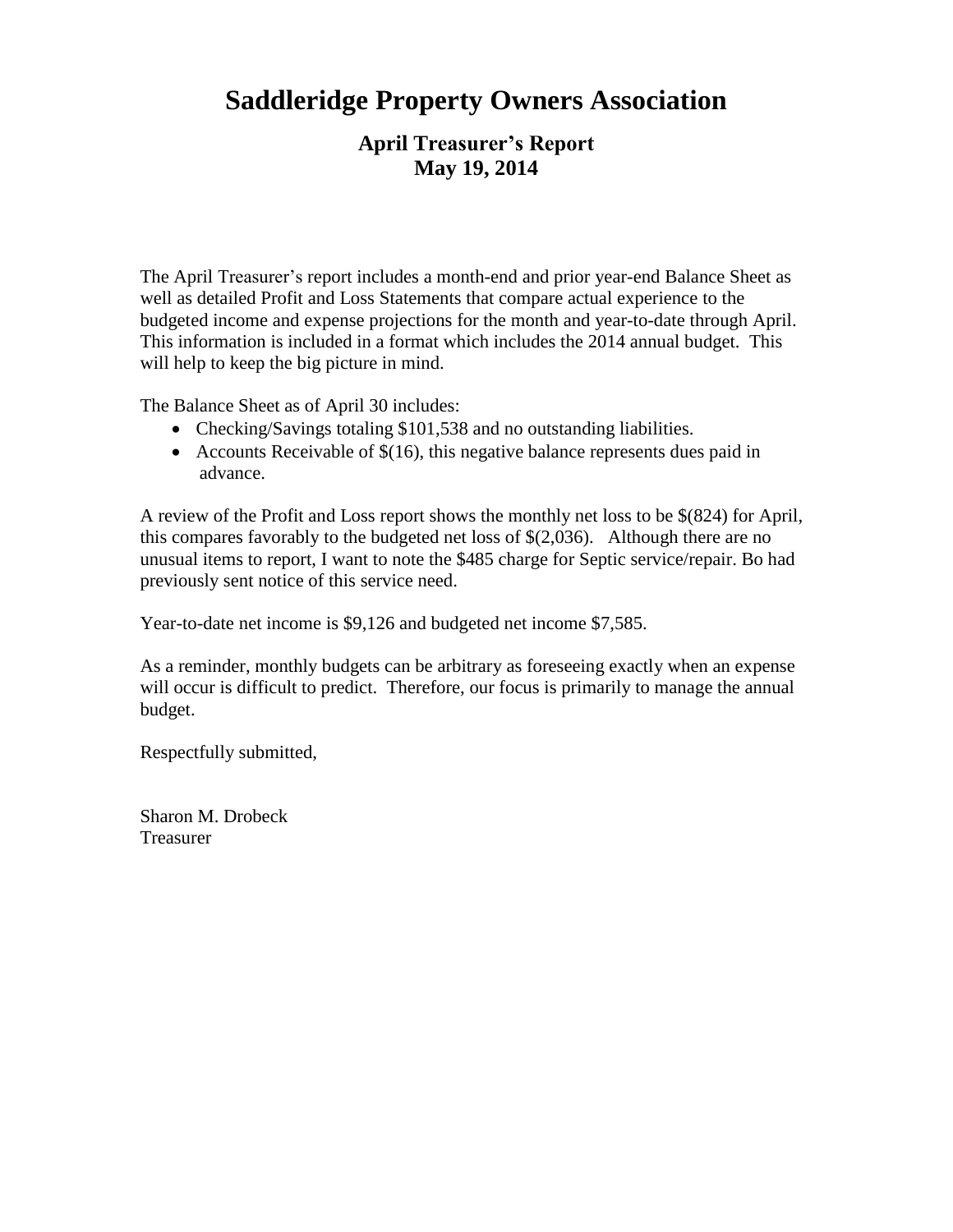# **Saddleridge Property Owners Association Balance Sheets As of**

|                                       | April 30, 2014 | December 31, 2013 |
|---------------------------------------|----------------|-------------------|
| <b>ASSETS</b>                         |                |                   |
| <b>Current Assets</b>                 |                |                   |
| <b>Checking/Savings</b>               |                |                   |
| Ozona CD                              | 50,399.98      | 50,370.99         |
| <b>Ozona Checking</b>                 | 3,700.06       | 6,621.87          |
| <b>Ozona Money Market</b>             | 47,437.83      | 35,423.32         |
| <b>Total Checking/Savings</b>         | 101,537.87     | 92,416.18         |
| <b>Accounts Receivable</b>            |                |                   |
| <b>Accounts Receivable</b>            | (16.27)        | (16.27)           |
| <b>Total Accounts Receivable</b>      | (16.27)        | (16.27)           |
| <b>Other Current Assets</b>           |                |                   |
| <b>Total Current Assets</b>           | 101,521.60     | 92,399.91         |
| <b>Other Assets</b>                   |                |                   |
| <b>Saddleridge Property</b>           | 80,500.00      | 80,500.00         |
| <b>Total Other Assets</b>             | 80,500.00      | 80,500.00         |
| <b>TOTAL ASSETS</b>                   | 182,021.60     | 172,899.91        |
| <b>LIABILITIES &amp; EQUITY</b>       |                |                   |
| <b>Equity</b>                         |                |                   |
| <b>Opening Balance Equity</b>         | 110,823.40     | 110,823.40        |
| <b>Retained Earnings</b>              | 62,072.09      | 57,952.05         |
| <b>Net Income</b>                     | 9,126.11       | 4,124.46          |
| <b>Total Equity</b>                   | 182,021.60     | 172,899.91        |
| <b>TOTAL LIABILITIES &amp; EQUITY</b> | 182,021.60     | 172,899.91        |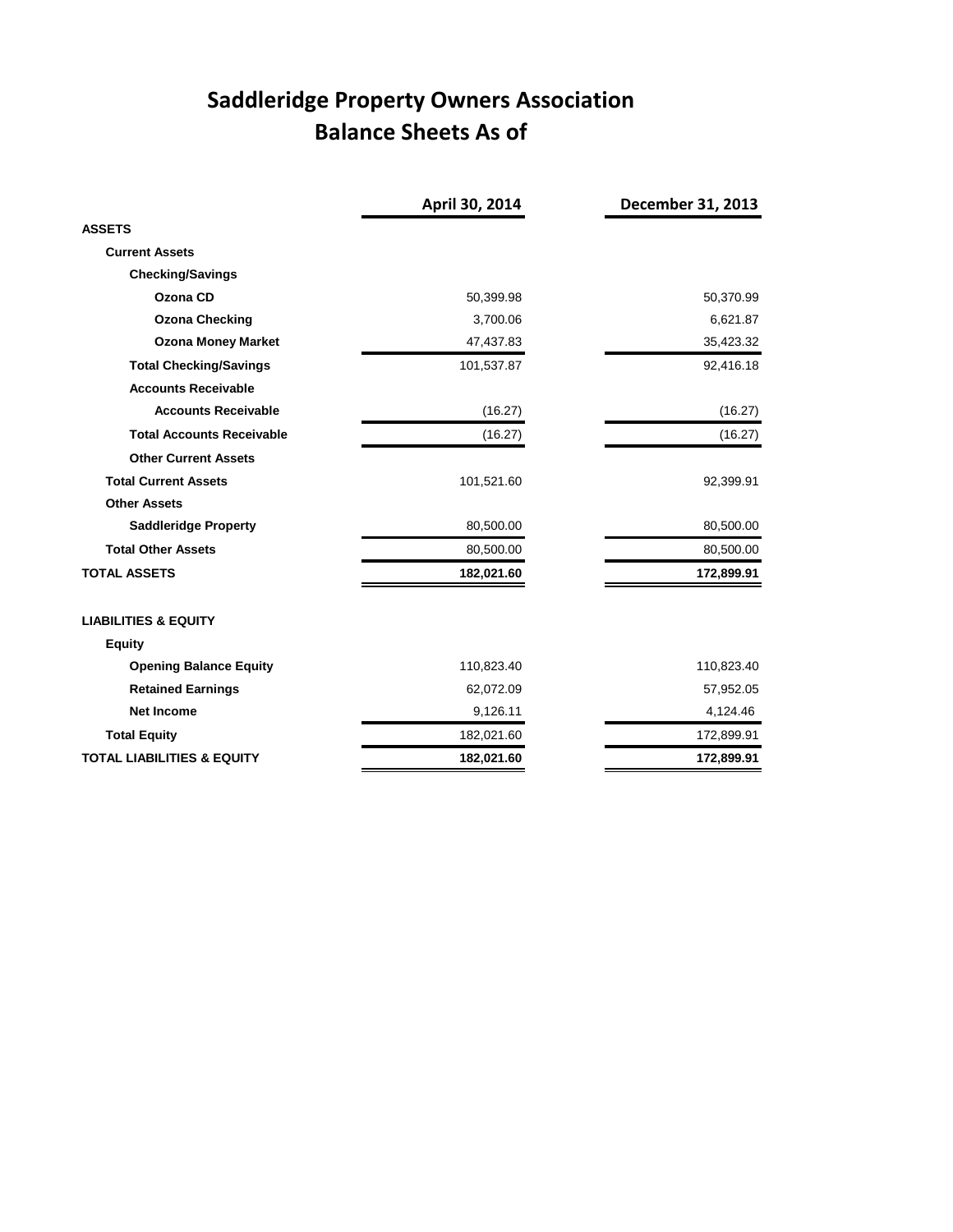#### **10:41 AM 06/13/14 Cash Basis**

## **Saddleridge Property Owners Association Profit & Loss Budget Performance**

 **April 2014**

|                               | Apr 14 | <b>Budget</b> | Jan - Apr 14 | <b>YTD Budget</b> | <b>Annual Budget</b> |
|-------------------------------|--------|---------------|--------------|-------------------|----------------------|
| <b>Income</b>                 |        |               |              |                   |                      |
| <b>Clubhouse Usage Fee</b>    | 25.00  | 25.00         | 100.00       | 125.00            | 500.00               |
| <b>HOA Dues Collected</b>     | 775.36 | 0.00          | 14,578.36    | 14,375.00         | 19,580.00            |
| <b>Interest Assessed Fees</b> | 56.92  | 25.00         | 118.98       | 50.00             | 250.00               |
| Interest Inc                  | 12.66  | 8.00          | 49.00        | 32.00             | 100.00               |
| <b>Resale Cert. Fee</b>       | 0.00   | 0.00          | 0.00         | 150.00            | 500.00               |
| <b>Transfer Fees</b>          | 0.00   | 0.00          | 0.00         | 100.00            | 500.00               |
| <b>Uncategorized Income</b>   | 0.00   |               | 0.00         | 0.00              | 0.00                 |
| <b>Total Income</b>           | 869.94 | 58.00         | 14,846.34    | 14,832.00         | 21,430.00            |
| <b>Expense</b>                |        |               |              |                   |                      |
| <b>Accounting</b>             |        |               |              |                   |                      |
| <b>Accounting-Bookkeeper</b>  | 175.00 | 175.00        | 700.00       | 700.00            | 2,100.00             |
| <b>Total Accounting</b>       | 175.00 | 175.00        | 700.00       | 700.00            | 2,100.00             |
| <b>Annual Septic Contract</b> | 0.00   |               | 0.00         |                   | 250.00               |
| <b>Bank Charges</b>           |        |               |              |                   |                      |
| <b>Check Printing</b>         | 0.00   |               | 0.00         | 0.00              | 75.00                |
| <b>Safe Deposit Box</b>       | 0.00   |               | 40.00        | 40.00             | 40.00                |
| <b>Total Bank Charges</b>     | 0.00   |               | 40.00        | 40.00             | 115.00               |
| <b>Clubhouse Expenses</b>     |        |               |              |                   |                      |
| Cleaning                      | 50.00  | 50.00         | 200.00       | 200.00            | 595.00               |
| <b>Cleaning Supplies</b>      | 0.00   | 0.00          | 0.00         | 25.00             | 100.00               |
| <b>Furnishings</b>            | 0.00   | 0.00          | 0.00         | 0.00              | 200.00               |
| <b>Heating and AC</b>         | 0.00   | 75.00         | 0.00         | 75.00             | 150.00               |
| Insurance                     | 0.00   |               | 0.00         |                   | 375.00               |
| Lighting                      | 0.00   | 0.00          | 0.00         | 50.00             | 50.00                |
| <b>Maintenance Labor</b>      | 0.00   |               | 0.00         | 400.00            | 400.00               |
| <b>Misc</b>                   | 0.00   |               | 0.00         | 0.00              | 0.00                 |
| <b>Outside Lighting</b>       | 0.00   |               | 0.00         |                   | 50.00                |
| <b>Pest Control</b>           | 102.84 | 105.00        | 205.68       | 208.00            | 420.00               |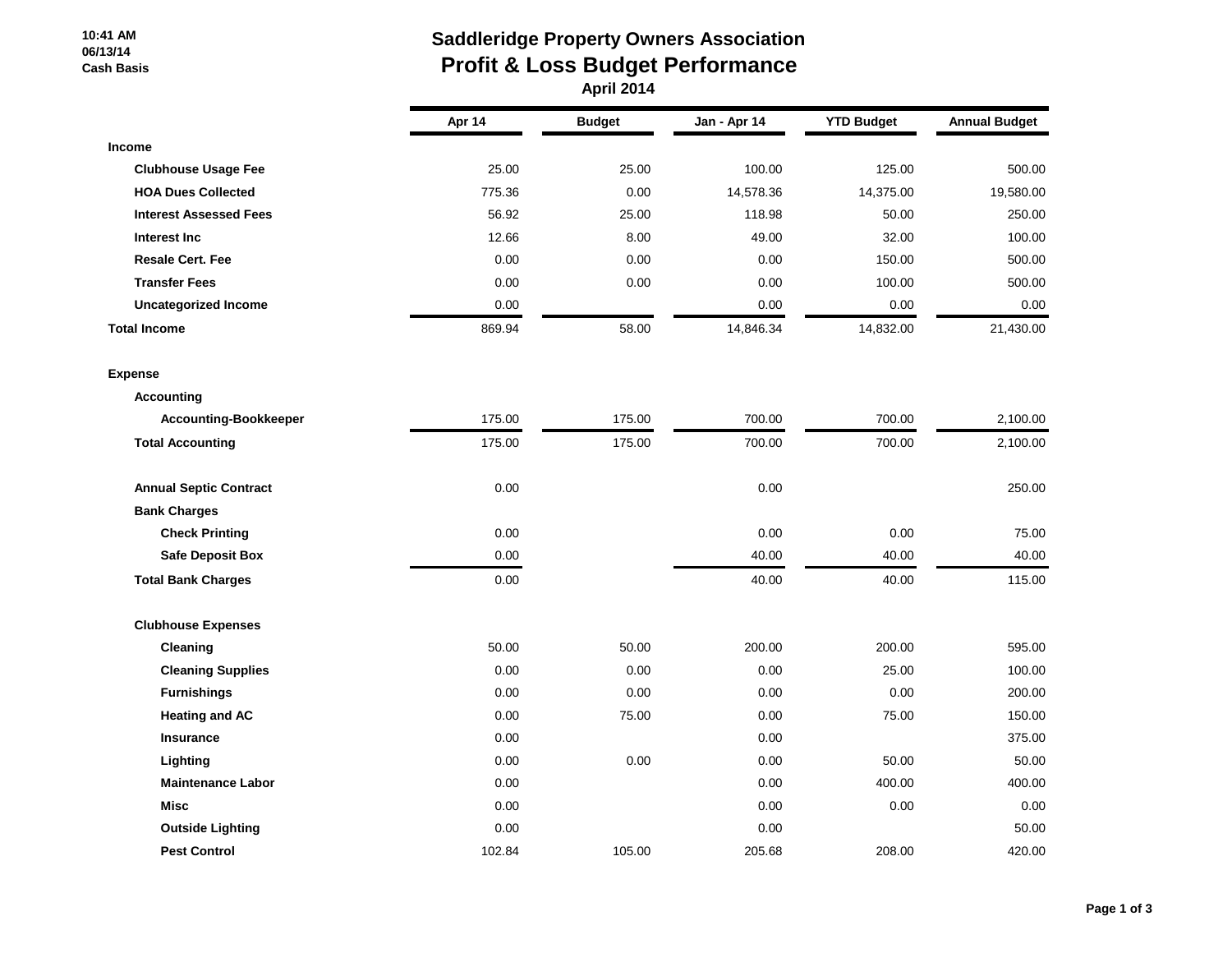#### **10:41 AM 06/13/14 Cash Basis**

# **Saddleridge Property Owners Association Profit & Loss Budget Performance**

|                                            | Apr 14 | <b>Budget</b> | Jan - Apr 14 | <b>YTD Budget</b> | <b>Annual Budget</b> |
|--------------------------------------------|--------|---------------|--------------|-------------------|----------------------|
|                                            |        |               |              |                   |                      |
| <b>Plumbing Repairs</b>                    | 0.00   |               | 0.00         | 75.00             | 250.00               |
| <b>Repairs</b>                             | 0.00   |               | 0.00         | 125.00            | 500.00               |
| <b>Septic Cleaning and Service</b>         | 485.00 |               | 485.00       |                   |                      |
| <b>Trash</b>                               | 86.20  | 85.00         | 172.46       | 170.00            | 350.00               |
| Water softener monthly maintain            | 16.07  | 25.00         | 85.42        | 100.00            | 300.00               |
| <b>Wellhouse Expenses</b>                  | 0.00   |               | 0.00         |                   | 100.00               |
| <b>Total Clubhouse Expenses</b>            | 740.11 | 340.00        | 1,148.56     | 1,428.00          | 3,840.00             |
| <b>Dues and Subscriptions</b>              | 0.00   |               | 0.00         |                   | 25.00                |
| <b>Food for Saddleridge Meetings</b>       |        |               |              |                   |                      |
| <b>Food for Annual BBQ</b>                 | 311.62 | 550.00        | 311.62       | 550.00            | 550.00               |
| Neighborhood Watch                         | 0.00   |               | 0.00         |                   | 400.00               |
| <b>Total Food for Saddleridge Meetings</b> | 311.62 | 550.00        | 311.62       | 550.00            | 950.00               |
| Improvements                               |        |               |              |                   |                      |
| Landscaping                                |        |               |              |                   |                      |
| <b>Entrance</b>                            | 0.00   |               | 0.00         | 100.00            | 400.00               |
| Lighting                                   | 0.00   |               | 0.00         | 50.00             | 200.00               |
| <b>Plants</b>                              | 0.00   |               | 0.00         | 90.00             | 360.00               |
| <b>Total Landscaping</b>                   | 0.00   |               | 0.00         | 240.00            | 960.00               |
| <b>Wellhouse Improvements</b>              | 0.00   |               | 0.00         | 100.00            | 100.00               |
| <b>Total Improvements</b>                  | 0.00   |               | 0.00         | 340.00            | 1,060.00             |
| <b>Insurance-HOA Liability</b>             | 0.00   |               | 0.00         |                   | 600.00               |
| Insurance, D&O                             | 0.00   |               | 0.00         |                   | 2,500.00             |
| <b>Lawn Maintenance</b>                    | 324.76 | 325.00        | 811.90       | 974.00            | 2,300.00             |
| <b>Legal-Attorney Fees</b>                 | 0.00   | 500.00        | 0.00         | 500.00            | 1,000.00             |
| <b>Mailings</b>                            | 0.00   |               | 0.00         | 50.00             | 250.00               |
| <b>Miscellaneous</b>                       |        |               |              |                   |                      |
| <b>ACC Office Supplies</b>                 | 0.00   |               | 0.00         | 50.00             | 100.00               |
| Copying                                    | 0.00   |               | 0.00         |                   | 50.00                |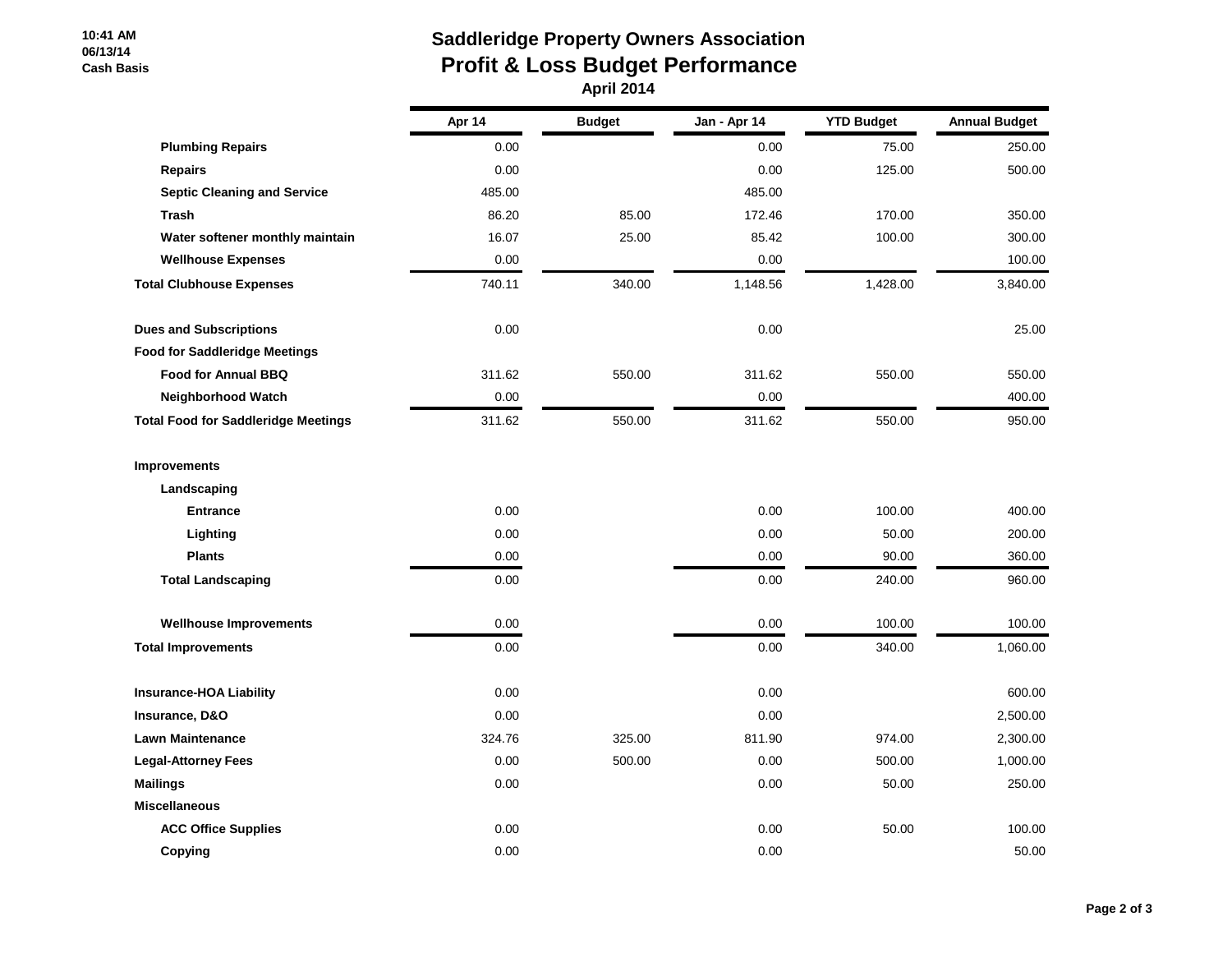#### **10:41 AM 06/13/14 Cash Basis**

### **Saddleridge Property Owners Association Profit & Loss Budget Performance April 2014**

|                            | Apr 14    | <b>Budget</b> | Jan - Apr 14 | <b>YTD Budget</b> | <b>Annual Budget</b> |
|----------------------------|-----------|---------------|--------------|-------------------|----------------------|
| <b>Legal Records</b>       | 0.00      |               | 0.00         |                   | 50.00                |
| <b>Office Supplies</b>     | 0.00      | 50.00         | 51.81        | 50.00             | 50.00                |
| <b>Printer Cart.</b>       | 0.00      |               | 0.00         |                   | 100.00               |
| <b>Software</b>            | 0.00      |               | 0.00         |                   | 280.00               |
| <b>Website Hosting Fee</b> | 0.00      |               | 0.00         |                   | 120.00               |
| <b>Total Miscellaneous</b> | 0.00      | 50.00         | 51.81        | 100.00            | 750.00               |
| <b>PEC Electricity</b>     | 142.82    | 154.00        | 858.57       | 765.00            | 2,000.00             |
| <b>Taxes</b>               | 0.00      |               | 1,797.77     | 1,800.00          | 1,800.00             |
| <b>Total Expense</b>       | .694.31   | 2,094.00      | 5,720.23     | 7,247.00          | 19,540.00            |
| <b>Net Income</b>          | $-824.37$ | $-2,036.00$   | 9,126.11     | 7,585.00          | 1,890.00             |